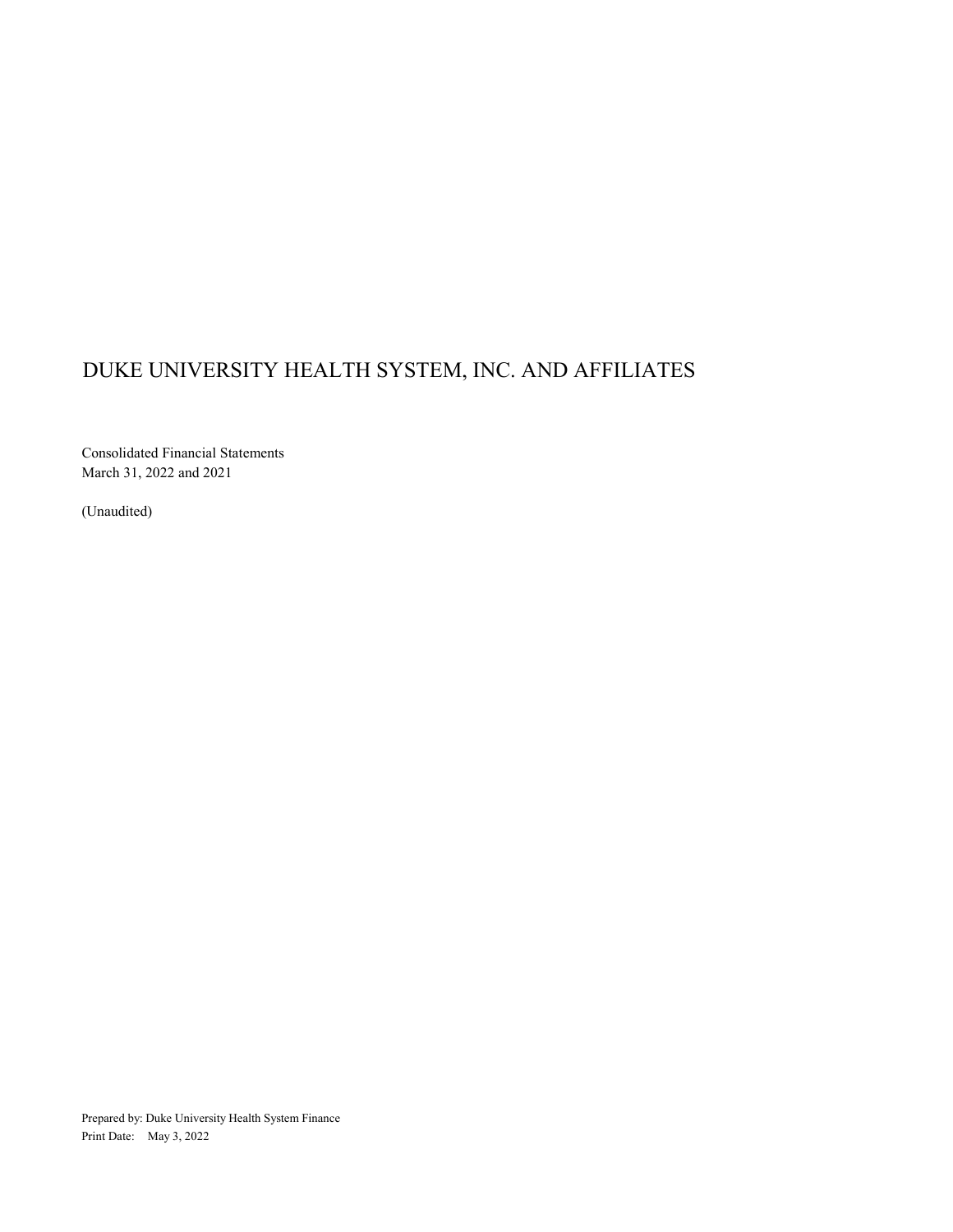## Consolidated Balance Sheets (Unaudited)

March 31, 2022 and 2021 (\$000's Omitted)

| <b>Assets</b>                                                                 | 3/31/2022       | 3/31/2021 |
|-------------------------------------------------------------------------------|-----------------|-----------|
|                                                                               |                 |           |
| <b>Current Assets:</b><br>Cash and cash equivalents                           | \$<br>59,859    | 134,640   |
| Patient accounts receivable                                                   | 582,300         | 496,360   |
| Other receivables                                                             | 41,938          | 56,615    |
| Inventories of drugs and supplies                                             | 143,880         | 140,841   |
| Short-term investments                                                        | 583,468         | 774,832   |
| Assets limited as to use                                                      | 13,167          | 18,386    |
| Other current assets                                                          | 53,326          | 43,377    |
| Total current assets                                                          | 1,477,938       | 1,665,051 |
| Assets limited as to use                                                      | 107,491         | 85,812    |
| Investments                                                                   | 4,831,099       | 3,964,710 |
| Property and equipment, net                                                   | 2,259,763       | 2,198,334 |
| Right-of-use operating lease assets                                           | 374,556         | 361,525   |
| Other noncurrent assets                                                       | 61,864          | 54,526    |
| Total assets                                                                  | \$<br>9,112,711 | 8,329,958 |
|                                                                               |                 |           |
| <b>Liabilities and Net Assets</b>                                             |                 |           |
| <b>Current Liabilities:</b>                                                   |                 |           |
| Accounts payable                                                              | \$<br>224,728   | 206,890   |
| Accrued salaries, wages and vacation payable                                  | 245,001         | 224,177   |
| Current portion of estimated third-party payor settlements                    | 117,718         | 121,156   |
| Current portion of postretirement and postemployment benefit obligations      | 8,682           | 8,026     |
| Current portion of indebtedness                                               | 27,120          | 25,970    |
| Current portion of finance lease liabilities                                  | 10,135          | 9,678     |
| Current portion of operating lease liabilities                                | 28,183          | 29,823    |
| Other current liabilities                                                     | 117,232         | 126,904   |
| Total current liabilities                                                     | 778,799         | 752,624   |
| Estimated third-party payor settlements, net of current portion               |                 | 141,000   |
| Postretirement and postemployment benefit obligations, net of current portion | 308,207         | 767,055   |
| Indebtedness, net of current portion                                          | 1,522,703       | 1,553,401 |
| Finance lease liabilities, net of current portion                             | 158,604         | 161,005   |
| Operating lease liabilities, net of current portion                           | 366,857         | 345,757   |
| Derivative instruments                                                        | 49,957          | 70,761    |
| Other noncurrent liabilities                                                  | 88,810          | 111,158   |
| Total liabilities                                                             | 3,273,937       | 3,902,761 |
| Net Assets:                                                                   |                 |           |
| Without donor restrictions                                                    | 5,777,559       | 4,360,476 |
| With donor restrictions                                                       | 61,215          | 66,721    |
| Total net assets                                                              | 5,838,774       | 4,427,197 |
|                                                                               |                 |           |
| Total liabilities and net assets                                              | \$<br>9,112,711 | 8,329,958 |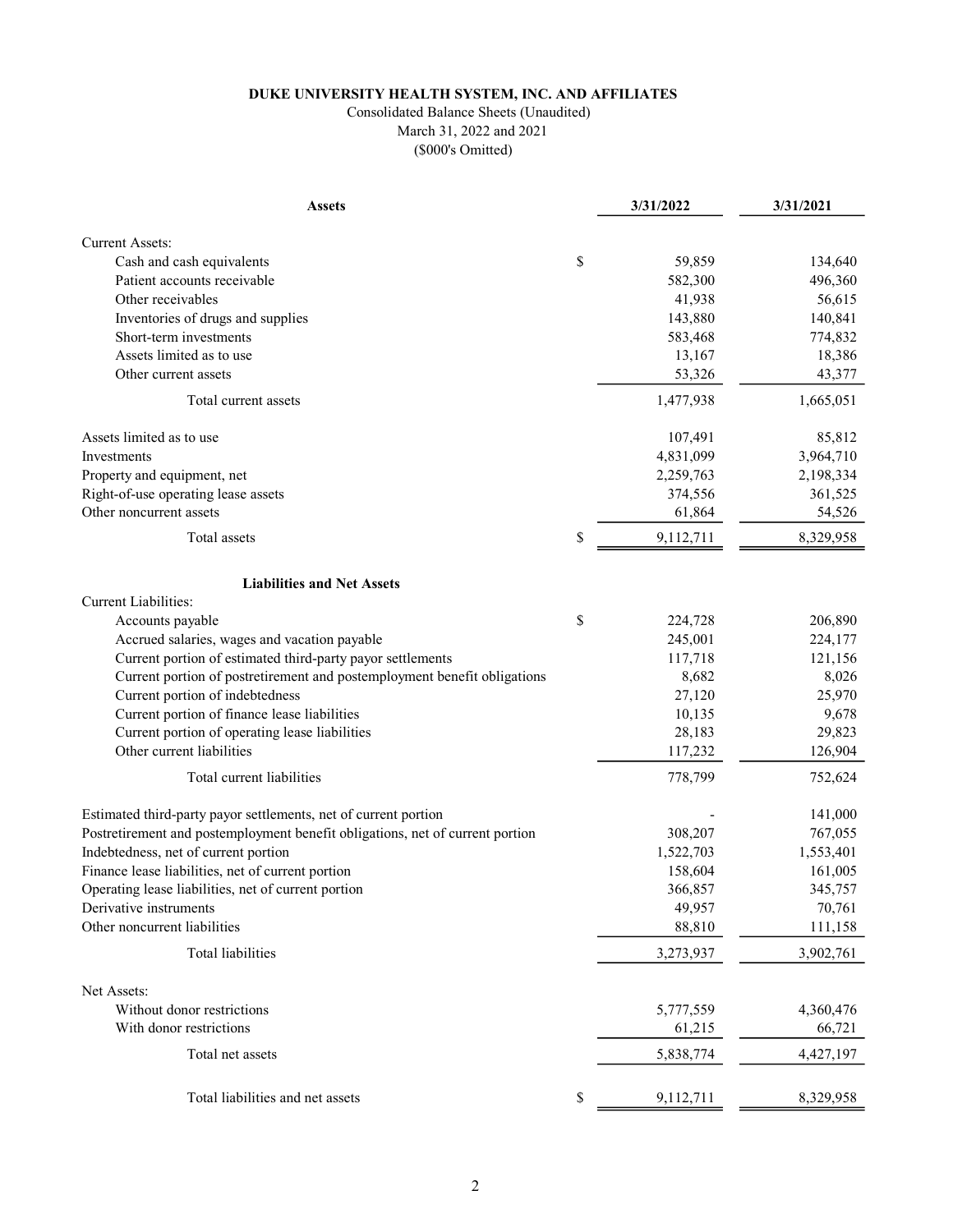#### Consolidated Statements of Operations (Unaudited) For the Nine Months Ended March 31, 2022 and 2021

|                                                                | 3/31/2022       | 3/31/2021  |
|----------------------------------------------------------------|-----------------|------------|
| Revenues, gains and other support without donor restrictions:  |                 |            |
| Patient service revenue                                        | \$<br>3,125,895 | 2,946,452  |
| Other revenue                                                  | 221,363         | 243,862    |
|                                                                |                 |            |
| Total revenues, gains and other support                        | 3,347,258       | 3,190,314  |
| Expenses:                                                      |                 |            |
| Salaries, wages and benefits                                   | 1,645,584       | 1,476,956  |
| Medical supplies                                               | 895,962         | 856,607    |
| Interest                                                       | 26,644          | 18,149     |
| Depreciation and amortization                                  | 153,956         | 130,768    |
| Other operating expenses                                       | 598,287         | 585,621    |
| Total expenses                                                 | 3,320,433       | 3,068,101  |
| Operating income                                               | 26,825          | 122,213    |
| Nonoperating income (loss):                                    |                 |            |
| Investment income                                              | 199,454         | 843,245    |
| Nonoperating components of net periodic benefit cost           | 20,331          | 973        |
| Other, net                                                     | (3,811)         | (5, 183)   |
| Total nonoperating income                                      | 215,974         | 839,035    |
| Excess of revenue over expenses                                | 242,799         | 961,248    |
| Change in funded status of defined benefit plans               | 16,031          | 81,071     |
| Net assets released from restrictions for purchase of property |                 |            |
| and equipment                                                  | 16,436          | 547        |
| Transfers to the University, net                               | (101, 576)      | (106, 413) |
| Increase in net assets without donor restrictions              | \$<br>173,690   | 936,453    |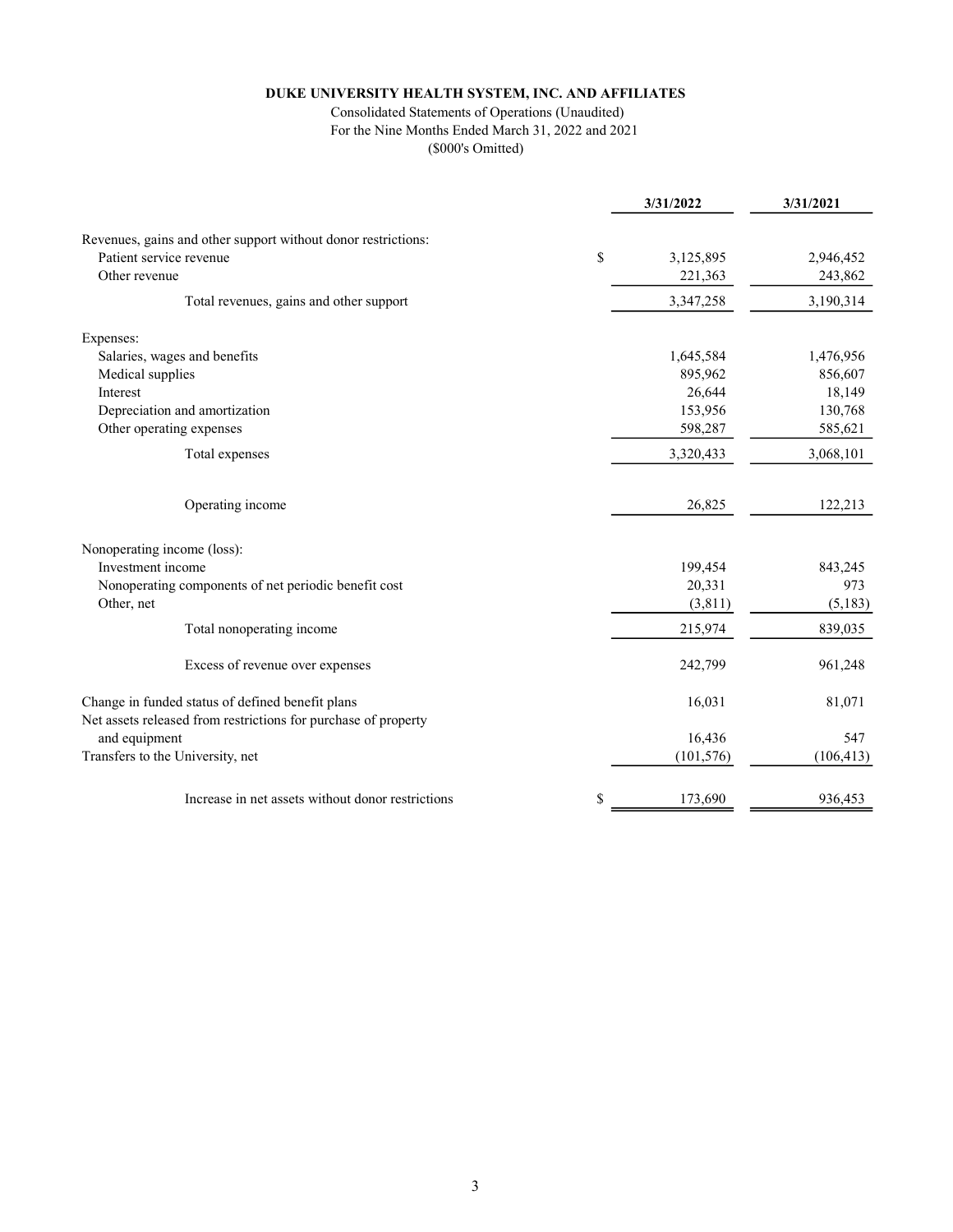#### Consolidated Statements of Changes in Net Assets (Unaudited) For the Nine Months Ended March 31, 2022 and 2021

|                                                                | 3/31/2022       | 3/31/2021  |
|----------------------------------------------------------------|-----------------|------------|
| Net assets without donor restrictions:                         |                 |            |
| Excess of revenue over expenses                                | \$<br>242,799   | 961,248    |
| Change in funded status of defined benefit plans               | 16,031          | 81,071     |
| Net assets released from restrictions for purchase of property |                 |            |
| and equipment                                                  | 16,436          | 547        |
| Transfers to the University, net                               | (101, 576)      | (106, 413) |
| Increase in net assets without donor restrictions              | 173,690         | 936,453    |
| Net assets with donor restrictions:                            |                 |            |
| Contributions for restricted purposes                          | 2,878           | 10,415     |
| Transfers to the University, net                               | (46)            | (314)      |
| Net assets released from restrictions used for operations      | (2,328)         | (9,706)    |
| Net assets released from restrictions for purchase of property |                 |            |
| and equipment                                                  | (16, 436)       | (547)      |
| Net realized and unrealized gains                              | 2,448           | 7,313      |
| (Decrease) increase in net assets with donor restrictions      | (13, 484)       | 7,161      |
| Increase in net assets                                         | 160,206         | 943,614    |
| Net assets, beginning of year                                  | 5,678,568       | 3,483,583  |
| Net assets, end of period                                      | \$<br>5,838,774 | 4,427,197  |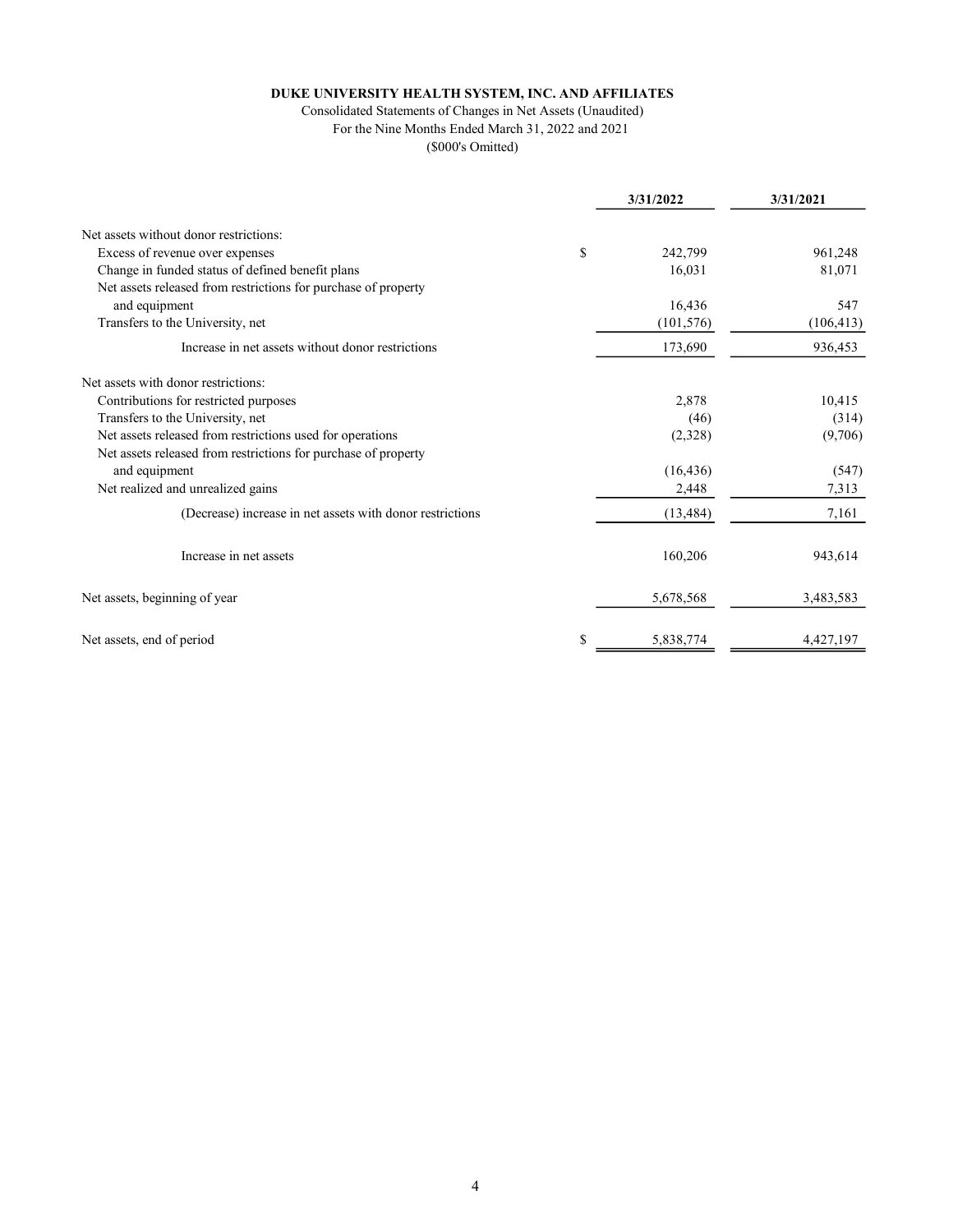#### Consolidated Statements of Cash Flows (Unaudited) For the Nine Months Ended March 31, 2022 and 2021

|                                                                              | 3/31/2022     | 3/31/2021  |
|------------------------------------------------------------------------------|---------------|------------|
| Cash flows from operating activities:                                        |               |            |
| Increase in net assets                                                       | \$<br>160,206 | 943,614    |
| Adjustments to reconcile increase in net assets to net cash provided by      |               |            |
| operating activities:                                                        |               |            |
| Depreciation and amortization                                                | 153,956       | 130,768    |
| Amortization of debt issuance costs and premium                              | (2,513)       | (2,715)    |
| Investment income                                                            | (200, 877)    | (849, 667) |
| Net loss on other investments and disposals of property and equipment        | 4,310         | 5,318      |
| Nonperiodic changes in defined benefit plans                                 | (16,031)      | (81,071)   |
| Transfers to the University, net                                             | 101,622       | 106,727    |
| Donor-restricted contributions for long-term investment and capital projects |               |            |
| and associated investment income                                             | (1,296)       | (993)      |
| Changes in operating assets and liabilities:                                 |               |            |
| Patient accounts receivable                                                  | (72,009)      | (66,269)   |
| Other receivables                                                            | 5,327         | (15, 483)  |
| Inventories of drugs and supplies                                            | (3,347)       | (14, 425)  |
| Right-of-use operating lease assets, net of operating lease liabilities      | 5,267         | 4,408      |
| Other assets                                                                 | (13,586)      | (524)      |
| Accounts payable                                                             | 37,415        | (8, 121)   |
| Accrued salaries, wages and vacation payable                                 | (14, 564)     | (5,876)    |
| Estimated third-party payor settlements payable                              | (111, 385)    | (44, 019)  |
| Postretirement and postemployment benefit obligation                         | 22,801        | 49,861     |
| Other liabilities                                                            | (20, 457)     | 85,823     |
| Net cash provided by operating activities                                    | 34,839        | 237,356    |
| Cash flows from investing activities:                                        |               |            |
| Capital expenditures                                                         | (165, 943)    | (276, 712) |
| Decrease (increase) in assets limited as to use                              | 404           | (523)      |
| Sales of investments                                                         | 1,268,608     | 1,120,830  |
| Purchases of investments                                                     | (1,059,369)   | (992, 862) |
| Increase in other assets                                                     | (7, 446)      | (3, 134)   |
| Net cash provided by (used in) investing activities                          | 36,254        | (152, 401) |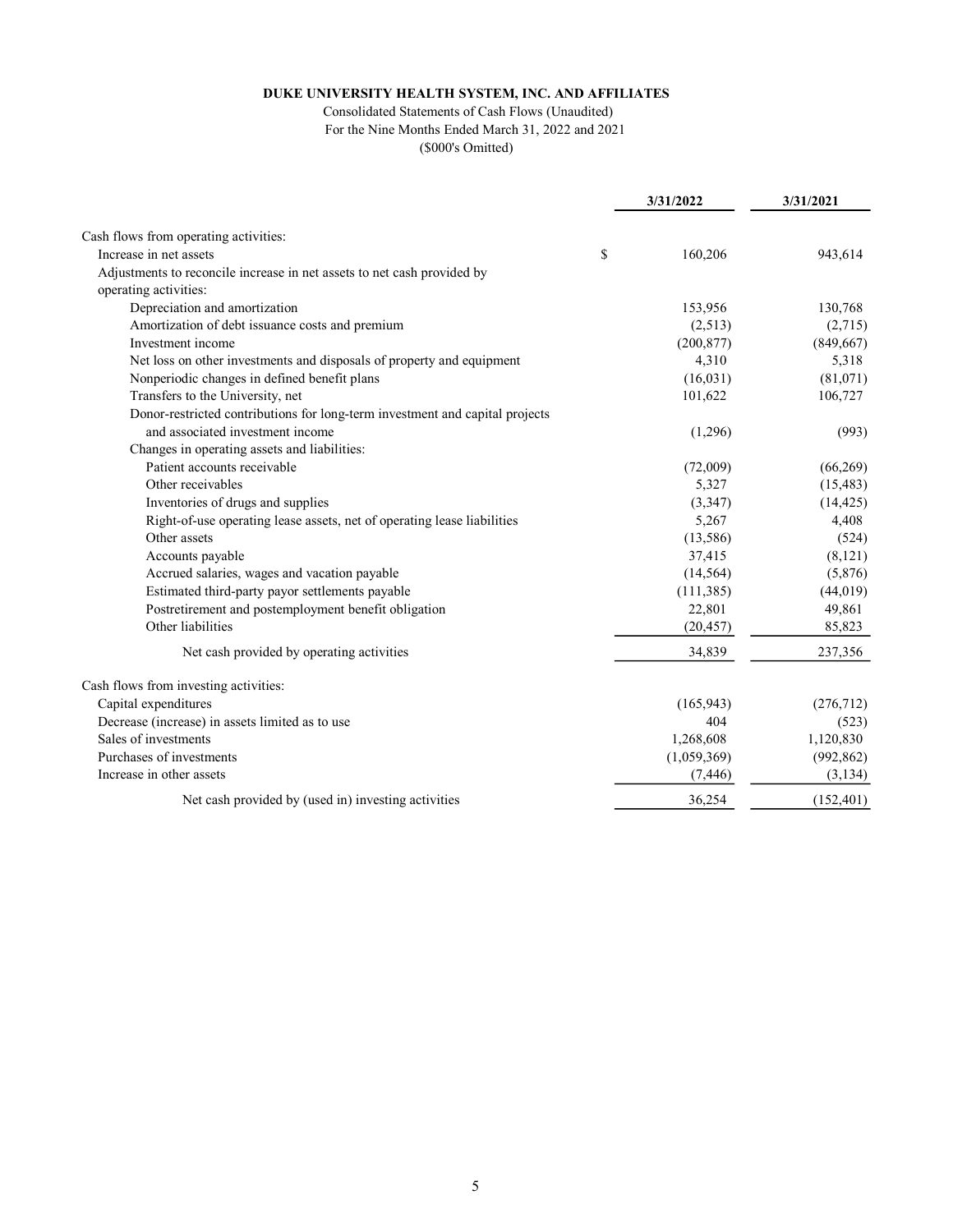#### Consolidated Statements of Cash Flows, Continued (Unaudited) For the Nine Months Ended March 31, 2022 and 2021 (\$000's Omitted)

|                                                                                 | 3/31/2022       | 3/31/2021  |
|---------------------------------------------------------------------------------|-----------------|------------|
| Cash flows from financing activities:                                           |                 |            |
| Bond issuance costs                                                             | \$<br>(165)     |            |
| Proceeds from restricted contributions and associated investment income         | 1,296           | 993        |
| Payments on finance lease liabilities                                           | (8,048)         | (7,206)    |
| Transfers to the University, net                                                | (102, 845)      | (101, 905) |
| Net cash used in financing activities                                           | (109, 762)      | (108, 118) |
| Net decrease in cash and cash equivalents                                       | (38,669)        | (23, 163)  |
| Cash and cash equivalents, beginning of year                                    | 98,528          | 157,803    |
| Cash and cash equivalents, end of period                                        | 59,859          | 134,640    |
| Supplemental disclosures of cash flow information:                              |                 |            |
| Cash paid for interest, net of amount capitalized                               | \$<br>20,440    | 17,969     |
| Recoupments of Medicare accelerated advance payments included in                |                 |            |
| cash flow from operations                                                       | (126, 171)      |            |
| Supplemental disclosures of noncash investing/financing activities:             |                 |            |
| Change in fixed asset payables as of March 31                                   | \$<br>(11, 118) | 12,880     |
| Net transfers to the University of property and equipment                       | 2,419           | 2,857      |
| Net transfers (receivable) payable between the Health System and the University | (193)           | 2,682      |
| Supplemental cash flow information and noncash activity related to leases:      |                 |            |
| Cash paid for operating lease liabilities                                       | \$<br>30,187    | 29,367     |
| Right-of-use assets obtained in exchange for lease liabilities:                 |                 |            |
| Operating leases                                                                | 47,543          | 60,856     |
| Finance leases                                                                  | 2,073           | 6,096      |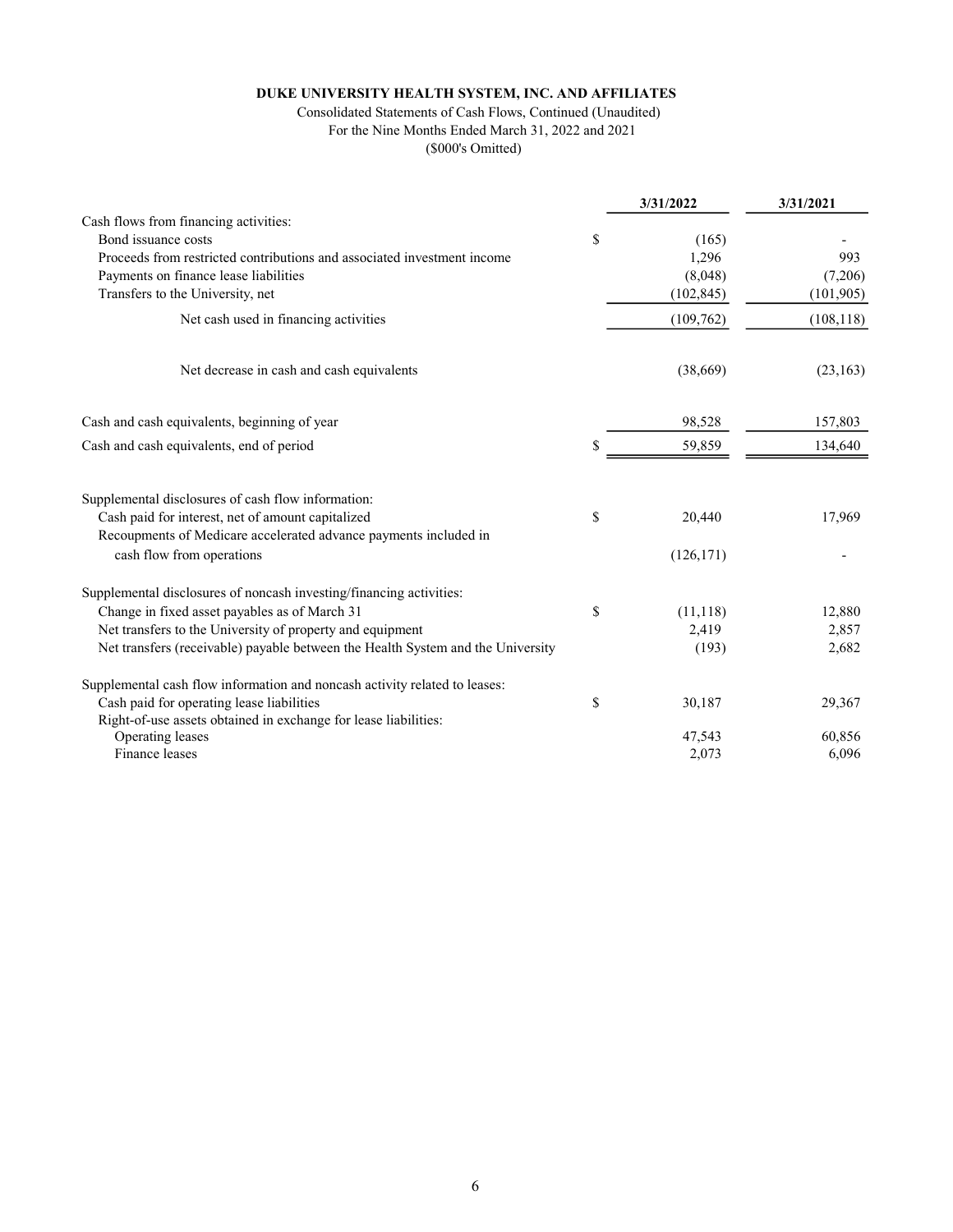#### Consolidated Utilization Statistics (Unaudited)

For the Nine Months Ended March 31, 2022 and 2021

|                                      | Duke University |           |                          | Duke Regional            |                          | Duke Raleigh |                          |           |  |
|--------------------------------------|-----------------|-----------|--------------------------|--------------------------|--------------------------|--------------|--------------------------|-----------|--|
|                                      | Hospital        |           | Hospital                 |                          | Hospital                 |              | <b>DUHS</b> Consolidated |           |  |
|                                      | 9 months        | 9 months  | 9 months                 | 9 months                 | 9 months                 | 9 months     | 9 months                 | 9 months  |  |
|                                      | 3/31/2022       | 3/31/2021 | 3/31/2022                | 3/31/2021                | 3/31/2022                | 3/31/2021    | 3/31/2022                | 3/31/2021 |  |
| <b>Adult Patient Days</b>            | 242,858         | 236,757   | 73,144                   | 63,743                   | 40,184                   | 39,234       | 356,186                  | 339,734   |  |
| Average Adult Daily Census           | 886             | 864       | 267                      | 233                      | 147                      | 143          | 1,300                    | 1,240     |  |
| <b>Licensed Beds</b>                 | 1,048           | 979       | 388                      | 369                      | 186                      | 186          | 1,622                    | 1,534     |  |
| Average Number of Available Beds     | 1,011           | 1,009     | 362                      | 348                      | 186                      | 186          | 1,559                    | 1,543     |  |
| <b>Full Time Equivalents</b>         | 9,835           | 9,805     | 2,272                    | 2,116                    | 1,949                    | 1,860        | 20,992                   | 20,688    |  |
| Average Adult Occupancy              | 88%             | 86%       | 74%                      | 67%                      | 79%                      | 77%          | 83%                      | 80%       |  |
| <b>Adult Discharges</b>              | 30,618          | 30,589    | 12,027                   | 11.766                   | 7,034                    | 7,551        | 49,679                   | 49,906    |  |
| Average Adult Length of Stay         | 7.9             | 7.7       | 6.1                      | 5.4                      | 5.7                      | 5.2          | 7.2                      | 6.8       |  |
| Medicare Case Mix Index              | 2.6497          | 2.6026    | 1.7392                   | 1.8096                   | 2.0380                   | 2.1297       | $\overline{a}$           |           |  |
| Number of Deliveries                 | 2,782           | 2,578     | 2,158                    | 1,964                    | $\overline{\phantom{0}}$ |              | 4,940                    | 4,542     |  |
| <b>Surgical Procedures</b>           | 29,656          | 30,967    | 16,204                   | 13,231                   | 13,023                   | 13,146       | 58,883                   | 57,344    |  |
| <b>Endoscopy Procedures</b>          | 11,836          | 11,604    | 3,177                    | 3,622                    | 3,020                    | 2,851        | 18,033                   | 18,077    |  |
| <b>Emergency Department Visits</b>   | 53,928          | 48,590    | 33,700                   | 37,881                   | 30,598                   | 27,727       | 118,226                  | 114,198   |  |
| Outpatient Visits <sup>1</sup>       |                 |           |                          |                          |                          |              |                          |           |  |
| ED Outpatient & CEU                  | 42,899          | 38,269    | 26,967                   | 31,018                   | 25,672                   | 22,814       | 95,538                   | 92,101    |  |
| <b>Observation Visits</b>            | 10,367          | 9,255     | 6,406                    | 6,069                    | 7,743                    | 6,106        | 24,516                   | 21,430    |  |
| <b>Clinic Visits</b>                 | 855,773         | 881,152   | 111,138                  | 98,286                   | 243,477                  | 246,664      | 1,210,388                | 1,226,102 |  |
| Outpatient Surgeries and Endoscopies | 26,927          | 27,598    | 16,489                   | 13,439                   | 13,103                   | 12,588       | 56,519                   | 53,625    |  |
| <b>DPC</b> Visits                    | 646,943         | 560,610   | $\overline{\phantom{a}}$ | $\overline{\phantom{a}}$ | $\overline{\phantom{a}}$ |              | 646,943                  | 560,610   |  |
| <b>Total Outpatient Visits</b>       | 1,582,909       | 1,516,884 | 161,000                  | 148,812                  | 289,995                  | 288,172      | 2,033,904                | 1,953,868 |  |
| Gross Revenues by Payor              |                 |           |                          |                          |                          |              |                          |           |  |
| Medicare                             | 25.4%           | 28.1%     | 25.5%                    | 27.3%                    | 29.6%                    | 32.0%        | 25.7%                    | 28.3%     |  |
| Medicare Managed Care                | 17.7%           | 15.3%     | 23.2%                    | 21.3%                    | 22.8%                    | 20.8%        | 19.0%                    | 16.8%     |  |
| Medicaid                             | 12.9%           | 12.5%     | 10.1%                    | 9.2%                     | 7.0%                     | 6.5%         | 11.4%                    | 10.9%     |  |
| Commercial                           | 35.5%           | 34.7%     | 31.5%                    | 30.7%                    | 34.5%                    | 33.8%        | 35.8%                    | 34.9%     |  |
| Self-pay                             | 3.3%            | 4.5%      | 6.4%                     | 8.7%                     | 3.1%                     | 3.9%         | 3.7%                     | 4.8%      |  |
| Other                                | 5.2%            | 4.9%      | 3.2%                     | 2.8%                     | 2.9%                     | 3.1%         | 4.4%                     | 4.2%      |  |
| Total                                | 100.0%          | 100.0%    | 100.0%                   | 100.0%                   | 100.0%                   | 100.0%       | 100%                     | 100%      |  |

Note: Percentages may not sum to 100% due to rounding.

<sup>1</sup> Outpatient visits include (A) 75,278 and 171,463 in telehealth visits and (B) 80,050 and 239,408 in hospital lab-only COVID tests and COVID vaccines for the nine months ended March 31, 2022 and 2021, respectively.